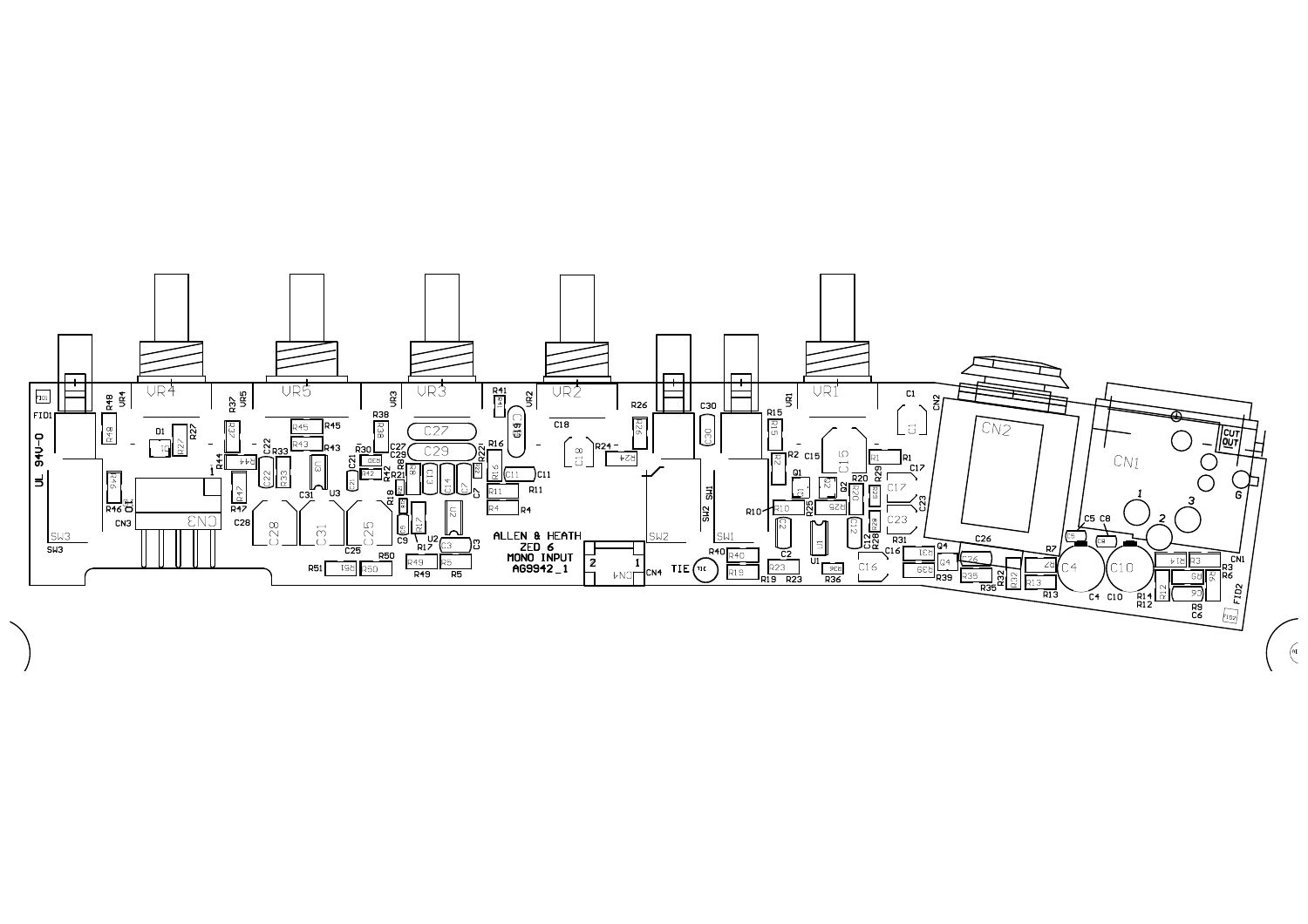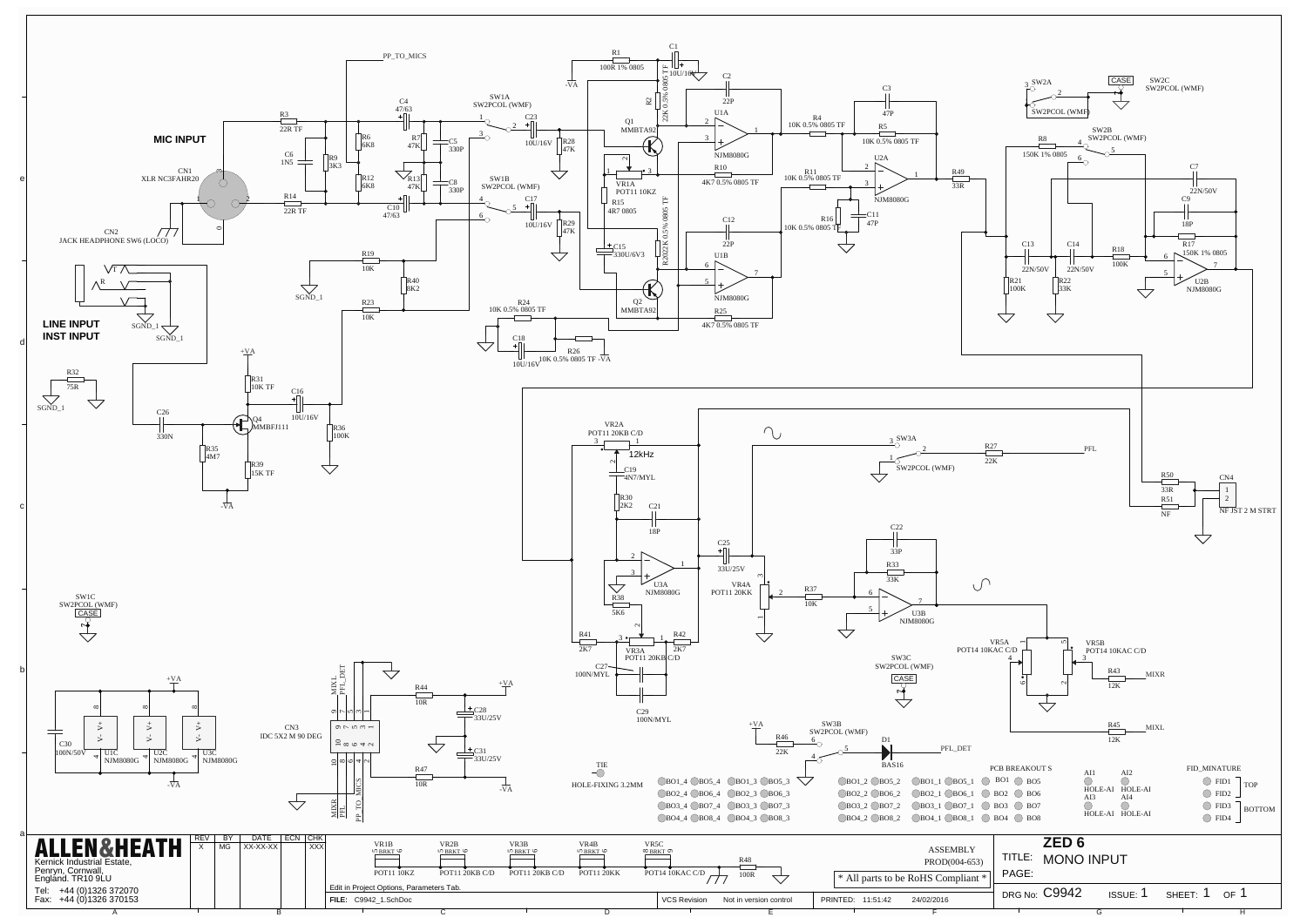| Description                                                        | Designator       |
|--------------------------------------------------------------------|------------------|
| AI HOLE 3.1 mm                                                     | AI1              |
| AI HOLE 3.1 mm                                                     | AI2              |
| AI HOLE 3.1 mm                                                     | AI3              |
| AI HOLE 3.1 mm                                                     | AI4              |
| CAPACITOR ELECTROLYTIC SMD 10uF 16V (AF5235)                       | C1               |
| CAPACITOR CERAMIC SMD0805 22P (AF2992)                             | C2               |
| CAPACITOR CERAMIC SMD0805 47P (AF4700)                             | C <sub>3</sub>   |
| CAPACITOR ELECTROLYTIC 47uF 63V (AF0217)                           | C4               |
| CAPACITOR CERAMIC SMD0603 330P (AF4543)                            | C5               |
| CAPACITOR CERAMIC SMD0805 1N5 (AF2991)                             | C6               |
| CAPACITOR COG SMD0805 22N 50V (MURATA-GRM21B5C1H223J)(AF9397)      | C7               |
| CAPACITOR CERAMIC SMD0603 330P (AF4543)                            | C8               |
| CAPACITOR CERAMIC SMD0603 18P (AF4540)                             | C9               |
| CAPACITOR ELECTROLYTIC 47uF 63V (AF0217)                           | C10              |
| CAPACITOR CERAMIC SMD0805 47P (AF4700)                             | C11              |
| CAPACITOR CERAMIC SMD0805 22P (AF2992)                             | C12              |
| CAPACITOR COG SMD0805 22N 50V (MURATA-GRM21B5C1H223J)(AF9397)      | C13              |
| CAPACITOR COG SMD0805 22N 50V (MURATA-GRM21B5C1H223J)(AF9397)      | C14              |
| CAPACITOR ELECTROLYTIC SMD LESR 330uF 6.3V (AF8971)                | C15              |
| CAPACITOR ELECTROLYTIC SMD 10uF 16V (AF5235)                       | C16              |
| CAPACITOR ELECTROLYTIC SMD 10uF 16V (AF5235)                       | C17              |
| CAPACITOR ELECTROLYTIC SMD 10uF 16V (AF5235)                       | C18              |
| CAPACITOR MYLAR 4N7 100V 10% (AF0165)                              | C19              |
| CAPACITOR CERAMIC SMD0603 18P (AF4540)                             | C21              |
| CAPACITOR CERAMIC SMD0805 33P (AF4887)                             | C22              |
| CAPACITOR ELECTROLYTIC SMD 10uF 16V (AF5235)                       | C23              |
| CAPACITOR ELECTROLYTIC SMD 33uF 25V (AF3979)                       | C25              |
| CAPACITOR CERAMIC SMD0805 330N (AF5070)                            | C26              |
| CAPACITOR MYLAR 100NF 100V 10% (AF0160)                            | C27              |
| CAPACITOR ELECTROLYTIC SMD 33uF 25V (AF3979)                       | C <sub>28</sub>  |
| CAPACITOR MYLAR 100NF 100V 10% (AF0160)                            | C <sub>29</sub>  |
| CAPACITOR CERAMIC SMD0805 100N 50V (AF2851)                        | C30              |
| CAPACITOR ELECTROLYTIC SMD 33uF 25V (AF3979)                       | C31              |
| XLR 3 PIN FEMALE WITH GROUND (AL2412)                              | CN1              |
| JACK SOCKET HORIZONTAL 6 PIN HEADPHONE()loco (AL6893)              | CN2              |
| Connector IDC, Molex Type 0.1" Pitch 5x2 pins Male 90 Deg (AL3512) | CN <sub>3</sub>  |
| NF Connector JST B2P-SHF-1AA 2 pins (AL2598)                       | CN <sub>4</sub>  |
| DIODE SMD BAS16 SIGNAL (AE9211)                                    | D1               |
| SMD FID_MINATURE                                                   | FID1             |
| SMD FID_MINATURE                                                   | FID <sub>2</sub> |
| SMD FID_MINATURE                                                   | FID3             |
| SMD FID_MINATURE                                                   | FID4             |
| TRANSISTOR SMD MMBTA92 PNP (AE9177)                                | Q1               |
| TRANSISTOR SMD MMBTA92 PNP (AE9177)                                | Q2               |
| TRANSISTOR SMD MMBFJ111 JFET N CHANNEL (AE5523)                    | Q4               |
| RESISTOR METAL FILM SMD0805 100R 1% (AC3054)                       | R1               |
| RES SMD TF 22K 0.5% 0805 MET (H1Y85HZ) (AC6021)                    | R <sub>2</sub>   |
| RES SMD TF 22R 0.5% 0805 MET (H1Y82HK) (AC6008)                    | R3               |
| RES SMD TF 10K 0.5% 0805 MET (H1Y84XR) (AC6018)                    | R4               |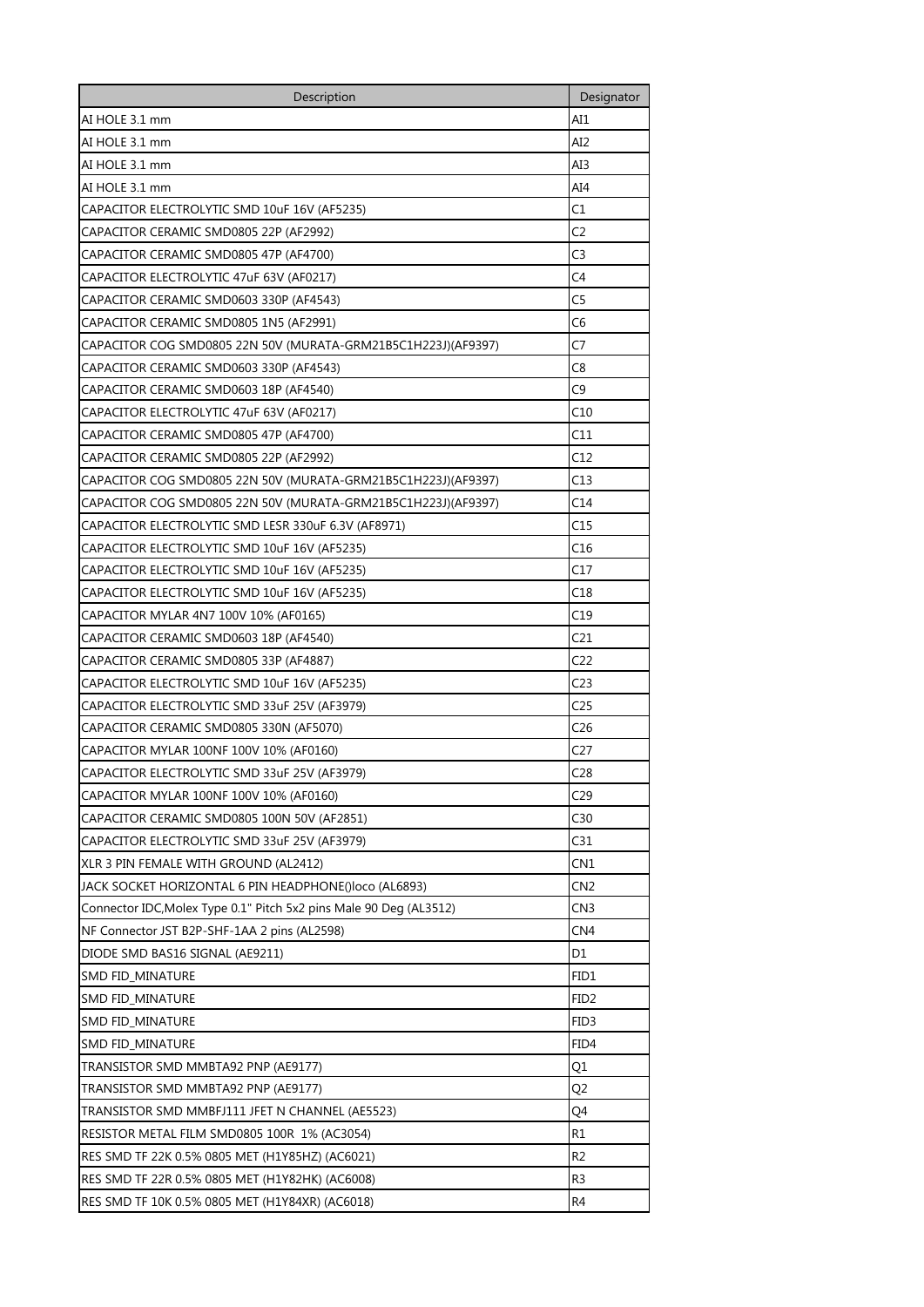| RES SMD TF 10K 0.5% 0805 MET (H1Y84XR) (AC6018) | R5              |
|-------------------------------------------------|-----------------|
| RESISTOR METAL FILM SMD0805 6K8 1% (AC3064)     | R6              |
| RESISTOR CARBON SMD0805 47K 5% (AC3035)         | R7              |
| RESISTOR METAL FILM SMD0805 150K 1% (AC5414)    | R8              |
| RESISTOR METAL FILM SMD0805 3K3 1% (AC3061)     | R <sub>9</sub>  |
| RES SMD TF 4K7 0.5% 0805 MET (H1Y84PK) (AC6015) | R10             |
| RES SMD TF 10K 0.5% 0805 MET (H1Y84XR) (AC6018) | R11             |
| RESISTOR METAL FILM SMD0805 6K8 1% (AC3064)     | R <sub>12</sub> |
| RESISTOR CARBON SMD0805 47K 5% (AC3035)         | R13             |
| RES SMD TF 22R 0.5% 0805 MET (H1Y82HK) (AC6008) | R14             |
| RESISTOR CARBON SMD0805 4R7 5% (AC4893)         | R15             |
| RES SMD TF 10K 0.5% 0805 MET (H1Y84XR) (AC6018) | R <sub>16</sub> |
| RESISTOR METAL FILM SMD0805 150K 1% (AC5414)    | R17             |
| RESISTOR METAL SMD0402 100K 0.5% (AC8486)       | R18             |
| RESISTOR METAL FILM SMD0805 10K 1% (AC2841)     | R19             |
| RES SMD TF 22K 0.5% 0805 MET (H1Y85HZ) (AC6021) | R <sub>20</sub> |
| RESISTOR METAL SMD0402 100K 0.5% (AC8486)       | R21             |
| RESISTOR METAL SMD0402 33K 0.5% (AC8480)        | R <sub>22</sub> |
| RESISTOR METAL FILM SMD0805 10K 1% (AC2841)     | R23             |
| RES SMD TF 10K 0.5% 0805 MET (H1Y84XR) (AC6018) | R24             |
| RES SMD TF 4K7 0.5% 0805 MET (H1Y84PK) (AC6015) | R25             |
| RES SMD TF 10K 0.5% 0805 MET (H1Y84XR) (AC6018) | R26             |
| RESISTOR CARBON SMD0805 22K 5% (AC3540)         | R27             |
| RESISTOR SMD0603 47K 1% (AC8870)                | R28             |
| RESISTOR SMD0603 47K 1% (AC8870)                | R <sub>29</sub> |
| RESISTOR SMD0603 2K2 1% (AC8865)                | R30             |
| RES SMD TF 10K 0.5% 0805 MET (H1Y84XR) (AC6018) | R31             |
| RESISTOR METAL FILM SMD0805 75R 1% (AC5416)     | R32             |
| RESISTOR METAL FILM SMD0805 33K 1% (AC3532)     | R33             |
| RESISTOR METAL FILM SMD0805 4M7 1% (AC5586)     | R35             |
| RESISTOR SMD0603 100K 1% (AC8876)               | R <sub>36</sub> |
| RESISTOR METAL FILM SMD0805 10K 1% (AC2841)     | R37             |
| RESISTOR CARBON SMD0805 5K6 5% (AC4106)         | R38             |
| RES SMD TF 15K 0.5% 0805 MET (H1Y84ZX) (AC6020) | R39             |
| RESISTOR METAL SMD0805 8K2 1% (AC5017)          | R40             |
| RESISTOR SMD0603 2K7 1% (AC8862)                | R41             |
| RESISTOR SMD0603 2K7 1% (AC8862)                | R42             |
| RESISTOR METAL SMD0805 12K 1% (AC5012)          | R43             |
| RESISTOR CARBON SMD0805 10R 5% (AC3027)         | R44             |
| RESISTOR METAL SMD0805 12K 1% (AC5012)          | R45             |
| RESISTOR CARBON SMD0805 22K 5% (AC3540)         | R46             |
| RESISTOR CARBON SMD0805 10R 5% (AC3027)         | R47             |
| RESISTOR METAL FILM SMD0805 100R 1% (AC3054)    | R48             |
| RESISTOR METAL FILM SMD0805 33R 1% (AC2839)     | R49             |
| RESISTOR METAL FILM SMD0805 33R 1% (AC2839)     | R <sub>50</sub> |
| RESISTOR SMD NOT FITTED 0805                    | R51             |
| SWITCH DPDT WMF LATCHING (AL6824)               | SW1             |
| SWITCH DPDT WMF LATCHING (AL6824)               | SW <sub>2</sub> |
| SWITCH DPDT WMF LATCHING (AL6824)               | SW <sub>3</sub> |
| IC SMD NJM8080G DUAL OP-AMP (AE9385)            | U1              |